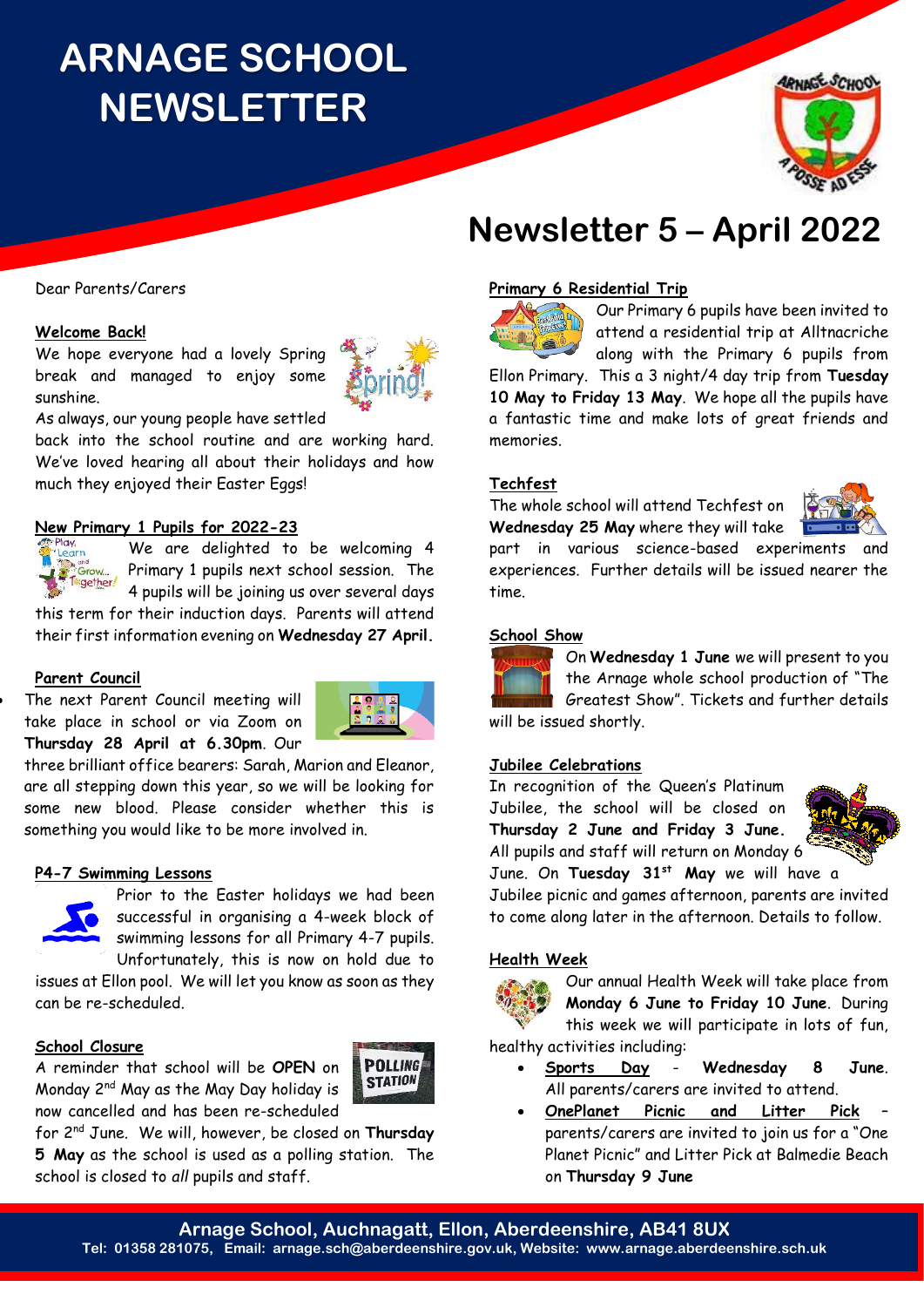# **Newsletter 5 – April 2022**

# **Parents Evening**

We are delighted to say that face-to-face Parents Evenings can now take place. Our next Parents Evening is scheduled for **Wednesday 8 June**. Invitations to select an appointment time will be issued in due course.



#### **Primary 7 Transition to Ellon Academy**

Our Primary 7 pupils will be attending Ellon Academy for a Values Day on 20<sup>th</sup> May and three transition days at Ellon Academy on Tuesday, Wednesday and Thursday of the

week commencing **13 June**.

# **P7 Leavers Party**

Another very important date in the social calendar is the P7 Leavers Party on **Wednesday 22 June**. This promises to be a fun-filled event – details to follow.



# **Celebrating Success Assembly**



We are always delighted to share the successes of our pupils and more so when we get the opportunity to have parents and family members join us. As long as restrictions remain the same, then we would like to invite you all along to

help us celebrate on **Thursday 23 June.**

# **P7 Leavers Assembly**



Saying "farewell" to our Primary 7 pupils is always hard, but we know they are more than ready to move on to secondary school. Please join us on **Wednesday 29 June** to celebrate the primary years of our P7s and to wish them all the very best as they move on to Ellon Academy.

# **End of Term**



We finish this school year on **Friday 1 July** and return to school after a 7 week break on **Tuesday 23 August**. •

#### **Indoor Shoes and Change of Clothes**

Please ensure that all children have an indoor pair of shoes to change into when they arrive at school, after breaks and for PE. We would



recommend that all pupils have a change of clothes in school as puddles and water are very popular!

### **Water Bottles**



As the warmer weather is finally here, pupils are becoming thirstier. Please ensure your child has a water bottle with them every day, clearly marked with their name.

These can be topped up at the water fountain throughout the school day.

### **COVID - Face Masks**

The current Risk Assessment states that:

*"Optional wearing of face coverings by individuals. Staff and learners still wishing to wear face coverings remain supported to do so. The wearing of face coverings will not be mandatory, but it will remain encouraged in indoor communal areas in line with the workplace guidance."*

Please note that at Arnage School some staff have chosen not to wear face masks whilst in class but will continue to wear them if in close proximity to others.

# **Current Guidelines (18-04-22)**

Children, young people and staff must stay at home and self-isolate if they:

- have symptoms of COVID-19, whether they feel unwell or not
- have tested positive, even if asymptomatic
- are required to self-isolate for any other reason in line with the requirements set out on NHS Inform
- are identified as a close contact and are over 18 years and 4 months and not fully vaccinated
- [Follow current testing advice from Scottish](https://www.gov.scot/publications/test-protect-transition-plan/)  [Government.](https://www.gov.scot/publications/test-protect-transition-plan/)

#### • **Thanks to:**

- Loch-Hills Garden Centre for their donation of loads of compost for our raised beds
	- Simpsons Garden Centre for their donation of a voucher, compost and seeds for our polytunnel and wildlife garden.

# • **School Uniform and PE Kit**

We would like children to go back to wearing school uniform again but please don't rush out to buy new clothes, we are happy to phase this in The Parent Council also have a large stock of used items. We have reconsidered the benefits of children wearing their PE kits for the whole day and are happy for this to continue this term, if it is easier for parents.

Emergency Closure Information Information Line – 0370 054 4999, PIN - 021220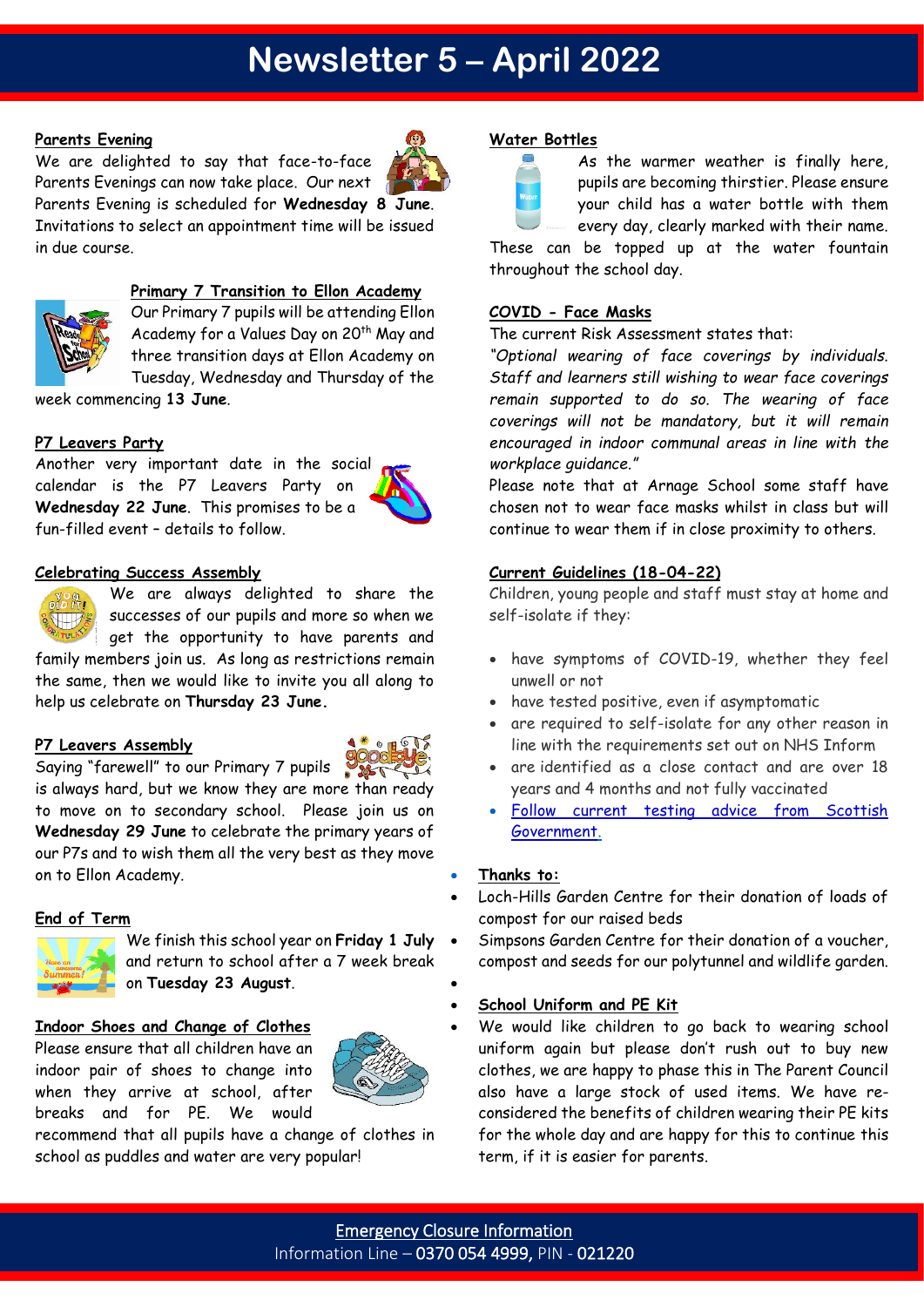# **Newsletter 5 – April 2022**



**Upcoming Events**

#### **DATES FOR YOUR DIARY - 2021/2022**

The dates below will be updated regularly in monthly/termly newsletters – please keep the most recent newsletter for reference as dates may have to change due to unforeseen circumstances and additional dates/events will be added as they are confirmed.

# **UPCOMING**

| TERM 4                                                    |                                                                     |
|-----------------------------------------------------------|---------------------------------------------------------------------|
| <b>April</b>                                              | What's On                                                           |
| Wednesday 27 <sup>th</sup> April                          | New P1 Parent Information Evening                                   |
| Thursday 28 <sup>th</sup> April                           | <b>Parent Council Meeting</b>                                       |
| May                                                       | What's On                                                           |
| Tuesday 10 <sup>th</sup> - Friday 13 <sup>th</sup> May    | P6 Residential Trip - Alltnacriche - 3 nights                       |
| Wednesday 25 <sup>th</sup> May                            | Techfest                                                            |
| Tuesday 31st May                                          | Jubilee Picnic and Games Afternoon                                  |
| June                                                      | What's On                                                           |
| Wednesday 1st June                                        | School Show "The Greatest Show"                                     |
| Monday 6 <sup>th</sup> - Friday 10 <sup>th</sup> June     | <b>Health Week</b>                                                  |
| Wednesday 8 <sup>th</sup> June                            | Sport Day                                                           |
| Wednesday 8 <sup>th</sup> June                            | Parents Evening                                                     |
| Thursday 9 <sup>th</sup> June                             | Whole School Trip - Balmedie Beach, One Planet Picnic & Litter Pick |
| Tuesday 13 <sup>th</sup> - Thursday 15 <sup>th</sup> June | P7 Transition to Ellon Academy                                      |
| Wednesday 22 <sup>nd</sup> June                           | P7 Leavers' Party                                                   |
| Thursday 23rd June                                        | Celebrating Success Assembly                                        |
|                                                           |                                                                     |



# **Arnage School Term Dates - 2021/22 and 2022/23**

Wednesday 29<sup>th</sup> June **P7 Leavers' Assembly** 

| 2021-2022 - Term 4            |                                                  |
|-------------------------------|--------------------------------------------------|
| Monday 18 <sup>th</sup> April | School re-opens to staff and pupils              |
| Thursday 5 <sup>th</sup> May  | School closed - school used as Polling Station   |
| Thursday 2 <sup>nd</sup> June | School closed - Re-scheduled "May Day" Holiday   |
| Friday 3 <sup>rd</sup> June   | School closed - Queen's Platinum Jubilee Holiday |
| Friday 1st July               | School closes for Summer Holidays                |

# Emergency Closure Information Information Line – 0370 054 4999, PIN - 021220